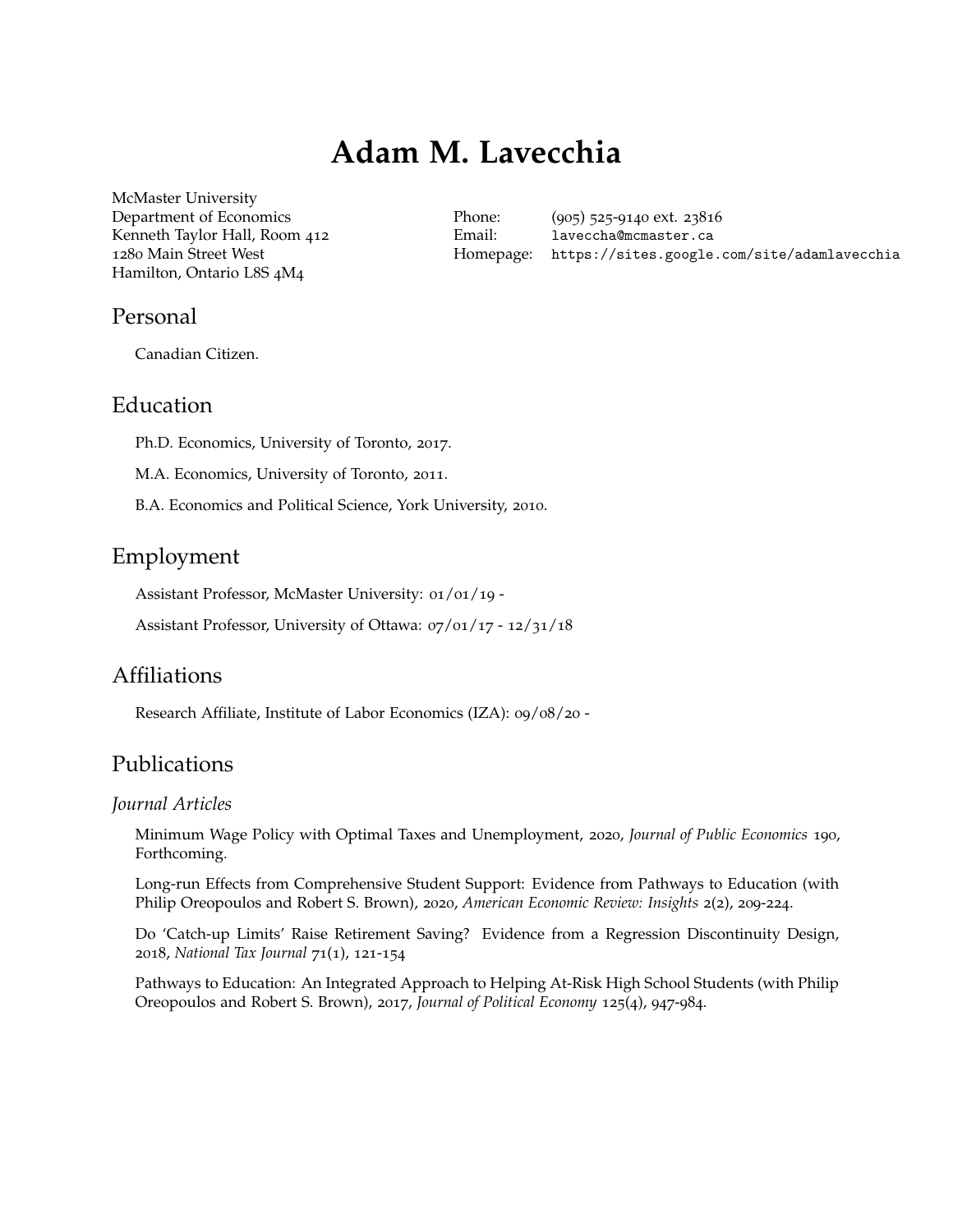#### *Non-Refereed Publications*

Behavioral Economics of Education: Progress and Possibilities (with Heidi Liu and Philip Oreopoulos) in *Handbook of Economics of Education* Volume 5, edited by E. Hanushek, S. Machin, and L. Woessmann, Elsevier, 1-74, 2016.

Evaluating Student Performance in Pathways to Education (with Philip Oreopoulos and Robert S. Brown) C.D. Howe Institute E-Brief 203. January 2015.

# Working Papers

'Back-Loaded' Tax Subsidies for Saving, Asset Location and Crowd-Out: Evidence from Tax-Free Savings Accounts

Formerly titled "Tax-Free Savings Accounts: Who uses them and how?"

#### Projects in Progress

Minimum Wage Policy with Two-Earner Households

Federal and Local Minimum Wages: Theory and Evidence (with Michael Gilraine)

The Welfare Consequences of Taxation with Savings Incentives and Optimization Frictions (with Derek Messacar and Alisa Tazhitdinova)

Individual Responses to Capital Gains Taxation: Evidence from Canada (with Alisa Tazhitdinova)

## Selected Awards, Grants and Honours

McMaster Faculty of Social Sciences Early Career Researcher Award, 2020

SSHRC Insight Development Grant, 2018-2021

National Tax Association's Outstanding Doctoral Dissertation Award Runner-Up, 2017

University of Ottawa (Faculty of Social Sciences) Start-Up Research Infrastructure Grant, 2017-2020

University of Toronto Doctoral Completion Grant, 2016-2017

Ontario Graduate Scholarship, 2016-2017

SSHRC Doctoral Fellowship, 2015-2016

H. Stanley Hunnisett Find Award, 2014-2015

University of Toronto Graduate Fellowship, 2011-2015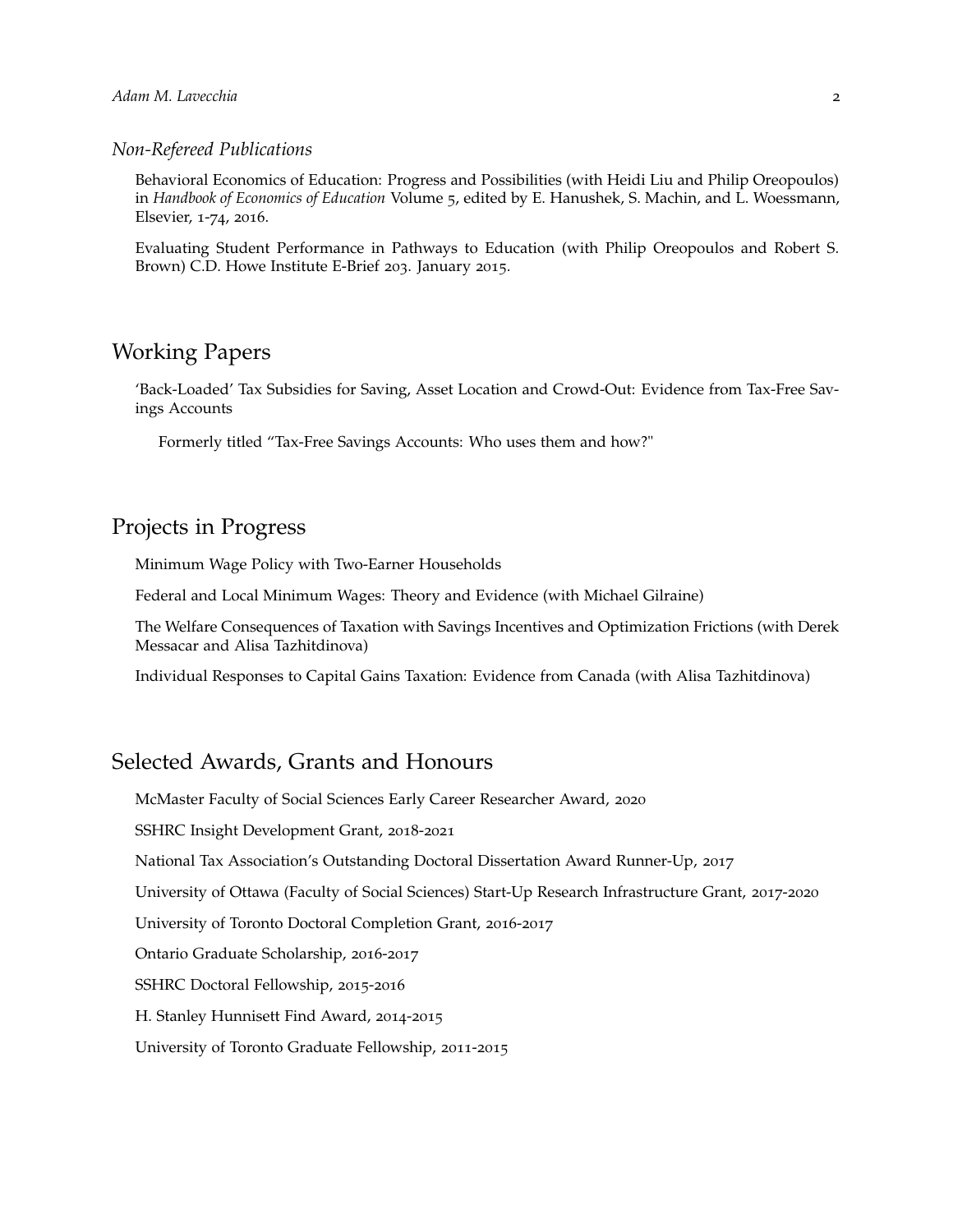# Presentations (including scheduled)

2020: 76*th* Annual Congress of the IIPF, Mannheim Taxation Conference, International Online Public Finance Seminar Series

2019: York University, Wilfred Laurier University, McMaster University, 53*rd* Annual Meeting of the Canadian Economics Association, 75*th* Annual Congress of the IIPF, Université Laval, Vancouver School of Economics (UBC), University of Calgary

2018: 2018 CLEF Annual Conference, 52*nd* Annual Meeting of the Canadian Economics Association, University of Ottawa, McMaster University, 74th Annual Congress of the IIPF, NBER Economics of Education Fall Meeting, National Tax Association 111*th* Annual Conference on Taxation, Carleton University

2017: National Tax Association 110*th* Annual Conference on Taxation, 51*st* Annual Meeting of the Canadian Economics Association, University of Ottawa, Ryerson University, Department of Finance Canada, Syracuse University, Michigan State University, George Washington University

2016: National Tax Association 109*th* Annual Conference on Taxation, Canadian Public Economics Study Group (Montreal), Society of Labor Economists (SOLE) Twenty-First Annual Meetings, 50*th* Annual Meeting of the Canadian Economics Association

2015: National Tax Association 108*th* Annual Conference on Taxation, CRDCN National Conference, 49*th* Annual Meeting of the Canadian Economics Association

2014: National Tax Association 107*th* Annual Conference on Taxation, Canadian Public Economics Study Group (Ottawa), Canadian Law and Economics Association Annual Meeting, EconCon (Princeton), 48*th* Annual Meeting of the Canadian Economics Association, 78*th* Annual Meeting of the Midwest Economics Association

## Referee for

2020: American Economic Journal: Economic Policy, American Economic Review, Canadian Public Policy, Journal of Labor Economics, Journal of Public Economics, Journal of Policy Analysis and Management

2019: Journal of Public Economics (x2), Journal of Consumer Affairs, Canadian Tax Journal, National Tax Journal, Canadian Journal of Economics, Review of Economics and Statistics, Economic Inquiry, Journal of Economic Behavior and Organization, Journal of Pension Economics and Finance

2018: American Economic Review, Canadian Public Policy, Canadian Tax Journal, European Economic Review, Journal of Public Economics, Economics of Education Review

2017: Economic Inquiry, FinanzArchiv/Public Finance Analysis, Economics of Education Review

2016: American Economic Journal: Applied Economics, American Economic Journal: Economic Policy, Journal of Labor Economics

2015: Economics of Education Review

2014: Canadian Public Policy